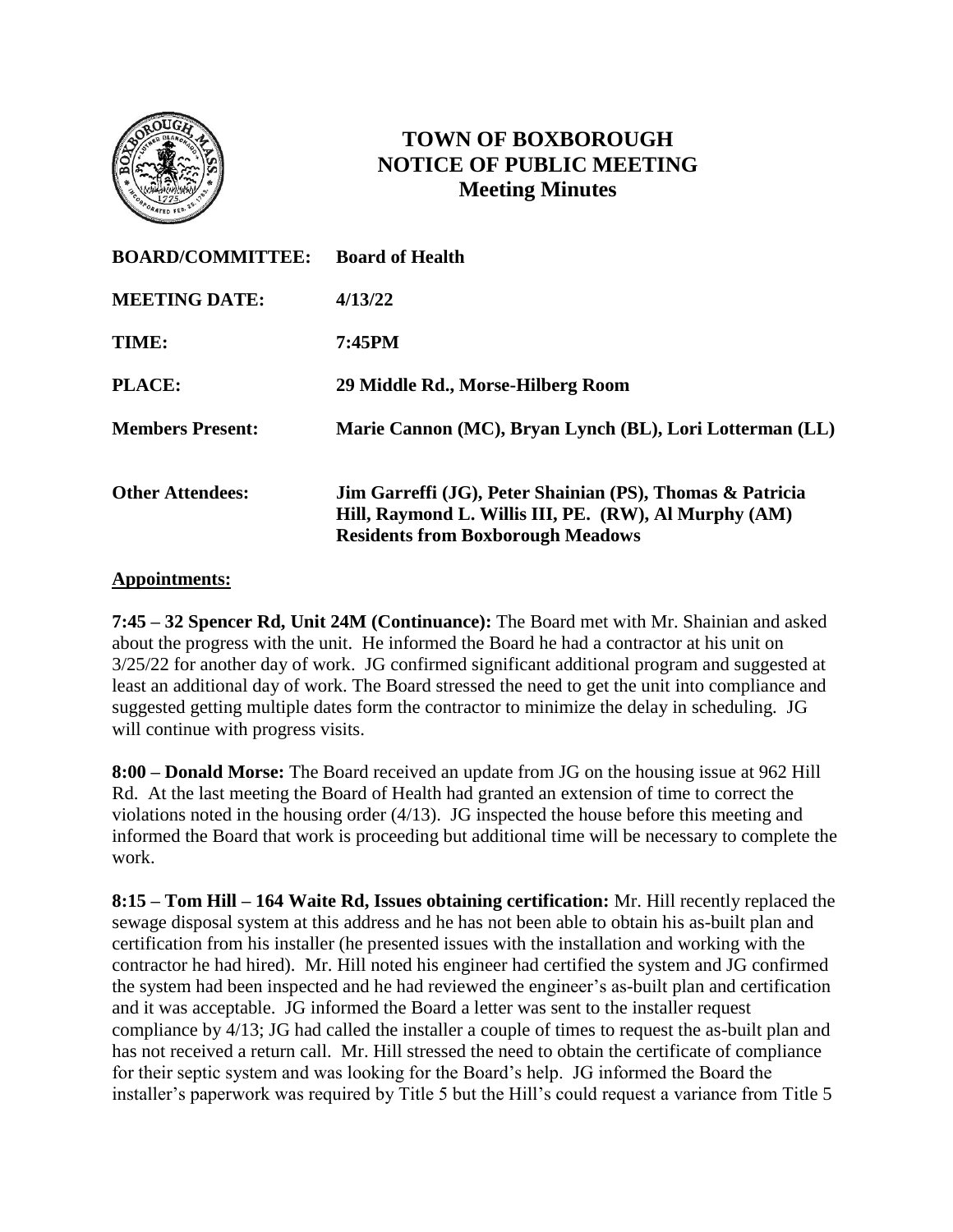to allow the certificate of compliance to be issued. JG will provide the Hill's with information on the process for requesting a variance.

**8:30 PM - 60 Codman Hill Rd., Variance request.** RW provided the background for the requested variance. A Title 5 inspection was conducted by the building owner and the inspection found the septic tank needed replacement and the old siphon chamber was not working. The siphon chamber was a requirement of the pre-1996 Title 5 and siphons are not longer allowed under the current version of Title 5. RW explained the issues with installing a dosing chamber (as required in the new Code): pumping downhill and the need for significant changes to the power supplied to the site. RW is requesting to replace the siphon chamber with a d-box to divide the flow to the original leaching areas. The Board asked about the current occupants of the building and the questions regarding the leaching area capacity. The Board voted to grant the requested variance to Title 5 with the requirement that the leaching areas are vented.

#### **Discussions:**

**Nomination of Phyllis Tower as the Animal Inspector for the Town of Boxborough.** The Board voted to nominate Phyllis as Animal Inspector and submit the form to the State for her appointment.

**Private Well Test – Boxborough Meadows.** JG was informed of the results of a private well test in this development which exceed the drinking water standard for uranium; the uranium is most likely from the bedrock in which the homeowner's well is drilled. The homeowner had her well tested as part of the RCAP water testing program. The homeowner, and other residents of the neighborhood attended the meeting to discuss the situation, resources for addressing wells which exceed the standards and is looking for the Board's support. The Board will provide information and will assist homeowners to the extent of its authority. The Board also recommended not consuming the water until recommended treatment is installed to address the quality issue. Al Murphy , from the Boxborough Housing Board was at the meeting to discuss how they may assist families in the affordable units. JG stated he will send a letter to all homeowners in the neighborhood to inform them of the discovery and providing information on water testing, uranium, and his contact information. It was noted that MassDEP Drinking Water representatives have been contacted and have provided additional technical resources to the town that was made available.

**COVID-19:** JG provided the Board with a brief update on the cases in towns and State. There is an uptick in cases, in town and in the State. JG will monitor the data and is still meeting with the AB District staff every two weeks to discuss what is happening in the schools.

1) CORRESPONDENCES: **NONE**

### 2) DRINKING WATER REPORTS: **JG to review**

- Applewood Condominiums Certification
- Blanchard Memorial School
- 159 Swanson Rd